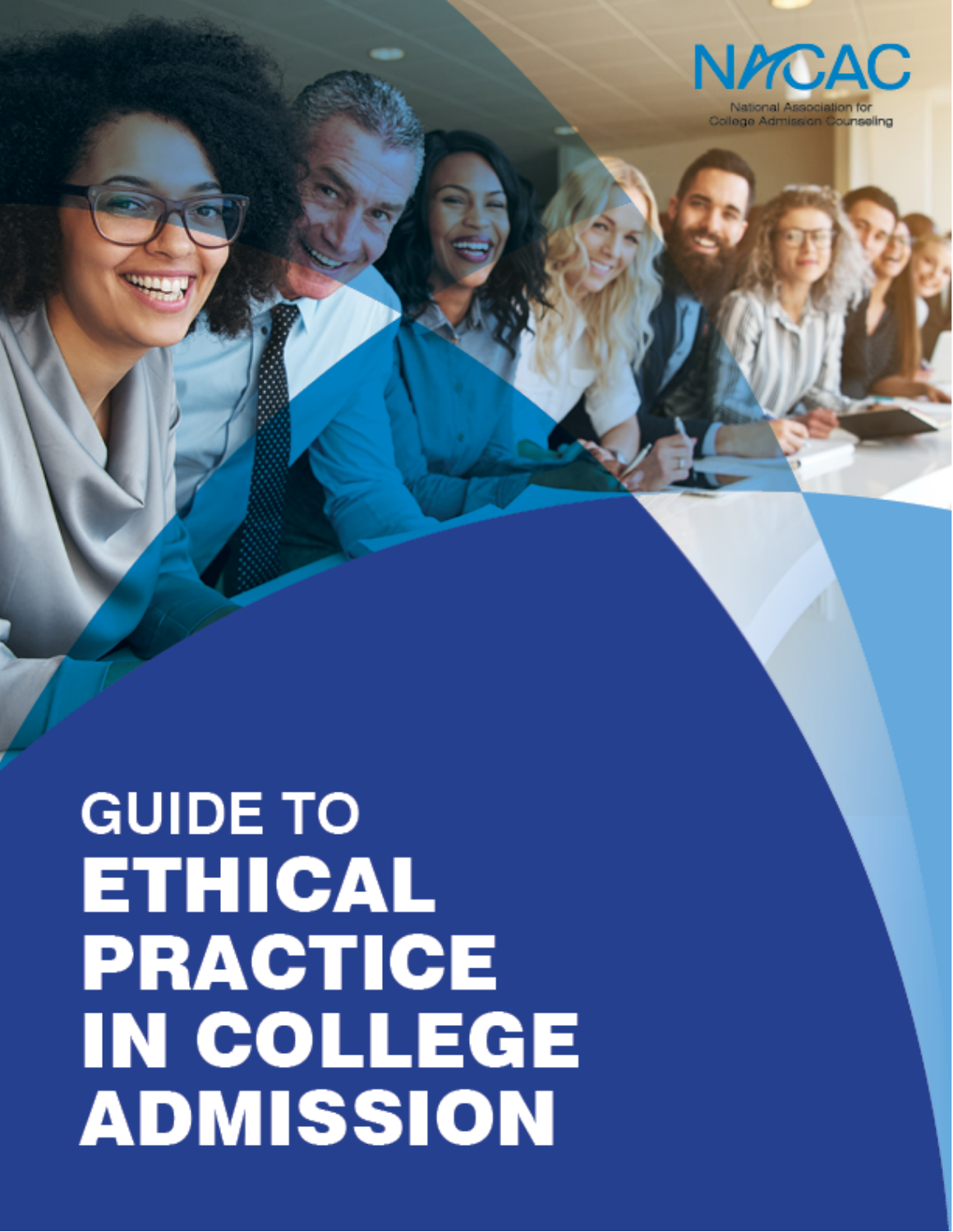# **Preamble**

Promoting ethical admission practices has been the cornerstone of the National Association for College Admission Counseling (NACAC) since our founding in 1937. NACAC's *Guide to Ethical Practice in College Admission* supports both students and institutions by promoting best practices in college admission. NACAC's *Guide to Ethical Practice in College Admission* serves as the basis of our profession and an affirmation of what we believe.

Since its inception, compliance with the *Statement of Principles of Good Practice* and, later, the *Code of Ethics and Professional Practices* was a condition of NACAC membership, and all members were expected to comply with the statements in the document. In 2017 the United States Department of Justice identified elements of the statement that they considered to be anti-competitive and in violation of the Sherman Antitrust Act. As a result, the 2020 Assembly approved the new *Guide to Ethical Practice in College Admission* as a statement of recommendations that the Assembly believes best promotes ethical and best practices in college admission.

College counseling and admission professionals help students make thoughtful choices about their futures. Our work is guided by principles of honesty, integrity, transparency, equity, and respect for students and fellow professionals. These values guide us in our service to students and families, our institutions, society and each other.

Our profession strives to ensure that the students we serve, and all our colleagues are valued and supported. We thrive by embracing and engaging our unique identities, experiences and perspectives, and we are committed to increasing the enrollment and success of historically underrepresented populations. We are dedicated to promoting college access and addressing systemic inequities to ensure that college campuses reflect our society's many cultures, stimulate the exchange of ideas, value differences, and prepare our students to become global citizens and leaders.

NACAC's *Guide to Ethical Practice in College Admission* is the conscience of our profession. It can guide our actions in the face of current and emerging pressures. It empowers us to build trust and find common ground while we work to ensure that every student's dignity, worth, and potential are realized in the transition to postsecondary education. While this guide is intended to state what NACAC members believe are the best, ethical practices for conducting the admission process, we believe they are applicable to all admission professionals.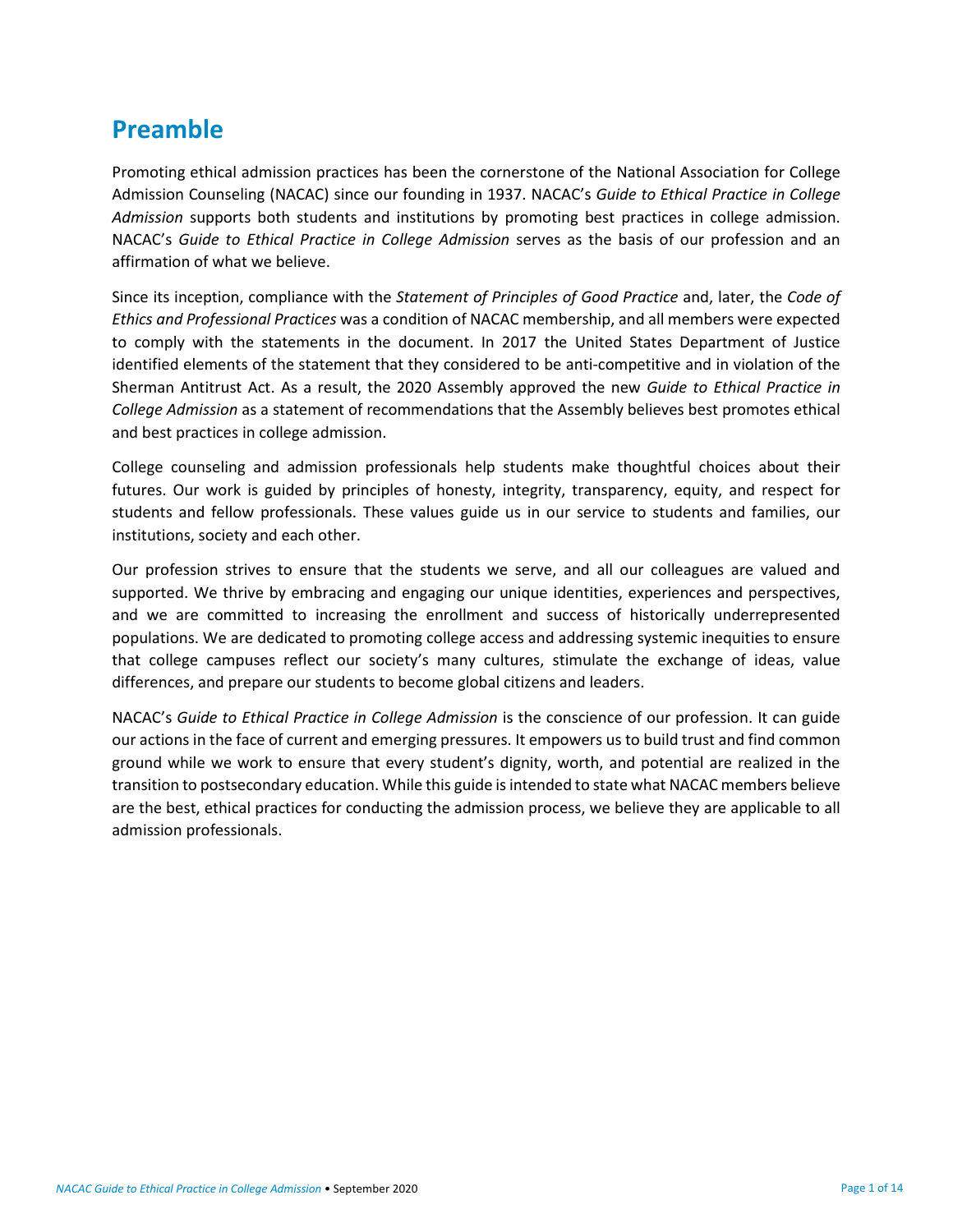# **Core Values**

## **Education**

We believe in and are committed to educating students, their families, the public, fellow education professionals, and ourselves about the transition to and within postsecondary education.

## **Access and Equity**

We believe we should strive to increase access and eliminate from the education system bias based on race, ethnicity, religion or creed, sex, gender identity, sexual orientation, socioeconomic status, age, political affiliation, national origin, or disability. We view this as fundamental to our responsibility as educators.

## **Professionalism**

We believe that ethical behavior is the foundation of the counseling, admission, and enrollment management profession. We are responsible for the integrity of our actions and, insofar as we can affect them, the actions of our member institutions, organizations, and individuals.

# **Collegiality**

We believe members should conduct dialogue with openness to differences, listening to various perspectives from a place of support and understanding. Members should strive to disagree without being abusive or demeaning.

# **Collaboration**

We believe the effectiveness of our profession—college counseling, admission, and enrollment management—is enhanced when we work together to advocate for students and their best interests.

## **Trust**

We believe our profession is based upon trust,, and honesty with one another and with students.

# **Social Responsibility**

We believe we have a duty to create a society that is free from racial and other biases for our colleagues and the students we serve.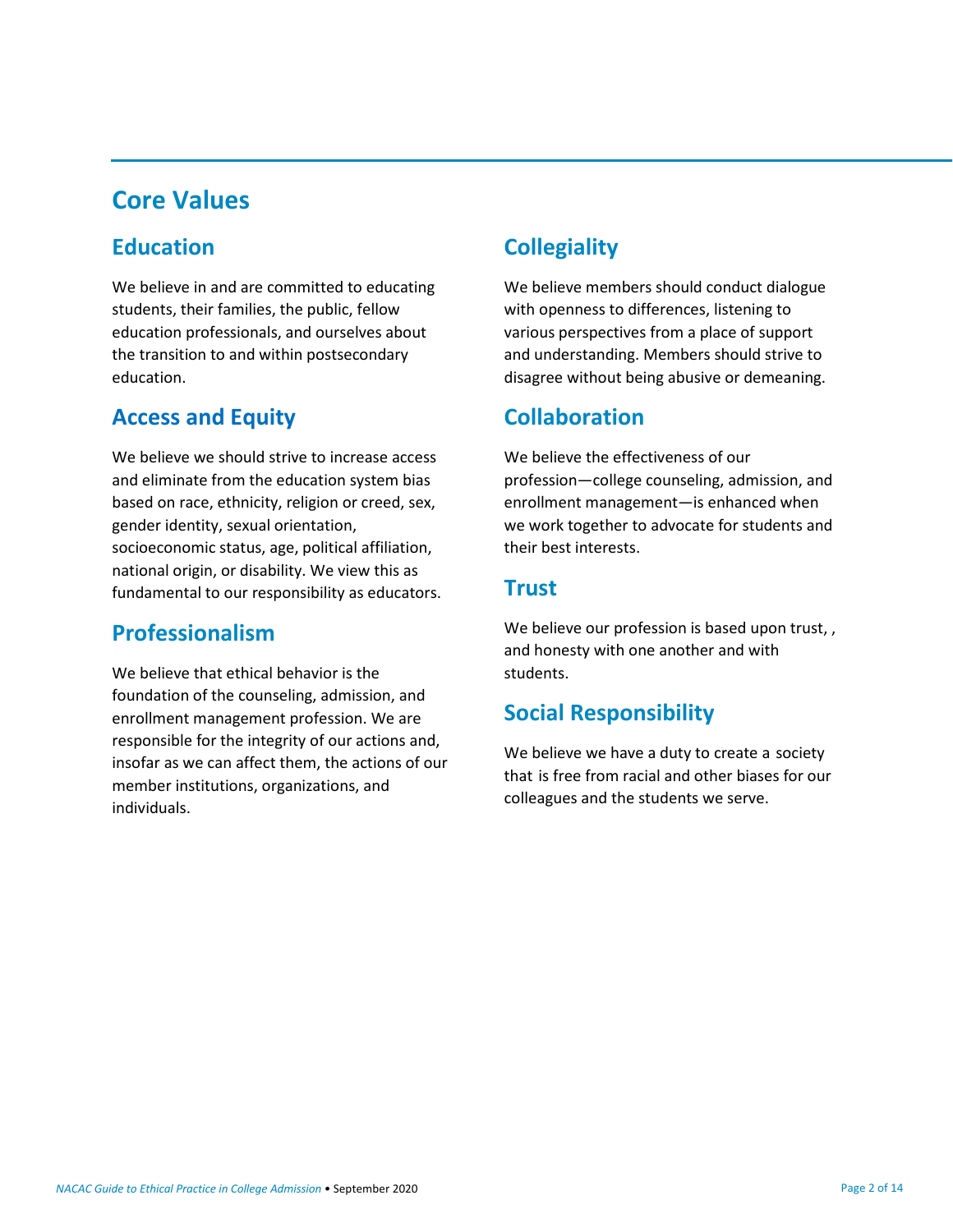# **Section I. The Ethical Core of College Admission**

## **A. Truthfulness and Transparency: Guiding Principles and Rationale**

*Members should provide comprehensive, truthful, and factual information that will allow all parties to make informed decisions.*

#### **Recommended Practices for Implementation**

- Members should:
	- o Accurately describe, represent, and promote their schools, institutions, organizations, and services to students and to colleagues and should not [misrepresent](https://www.nacacnet.org/knowledge-center/professional-standards/compliance-center/misrepresentation/) themselves or their institutions.
	- o Share information about students that is relevant to the college admission process as well as accurate, up-to-date, and free from misrepresentations of fact or material omissions.
	- o Ensure that alumni/ae representatives and interviewers, third party agents, vendors and other representatives [working on their behalf](https://www.govinfo.gov/content/pkg/CFR-2019-title34-vol3/pdf/CFR-2019-title34-vol3-sec668-14.pdf) follow the ethical best practices of the profession.
	- o When publishing translations, ensure that the translation fully and accurately reflects the meaning of the text in the original language.
- Colleges should make publicly available comprehensive, accurate, and current information concerning:
	- o All deadlines including admission, scholarships, financial aid, and housing.
	- o Factors considered in making admission, financial aid, and scholarship decisions.
	- o Academic majors and other academic offerings and programs, such as honors programs and off-campus study.
	- o Institutional housing policies including availability, guarantees, requirements and costs for the first and subsequent years.
	- o [Costs of attendance](https://nces.ed.gov/ipeds/netpricecalculator/#/) and types of scholarships and other financial aid.
	- o Significant changes to institutional policies and procedures due to pandemics, severe weather, or other extraordinary circumstances.
- Secondary schools should provide accurate, legible, and comprehensive transcripts and other school documents for all candidates for admission or scholarships. Secondary schools should:
	- o Ensure that the data reported on [school](https://www.nacacnet.org/knowledge-center/school-profiles/) profiles and other documents is accurate and current.
	- $\circ$  Be transparent about when th[e data](https://nces.ed.gov/ccd/aboutccd.asp) was gathered and the groups that are included or excluded from the [data.](https://nces.ed.gov/surveys/pss/)
	- o Describe on their school's transcripts or school profile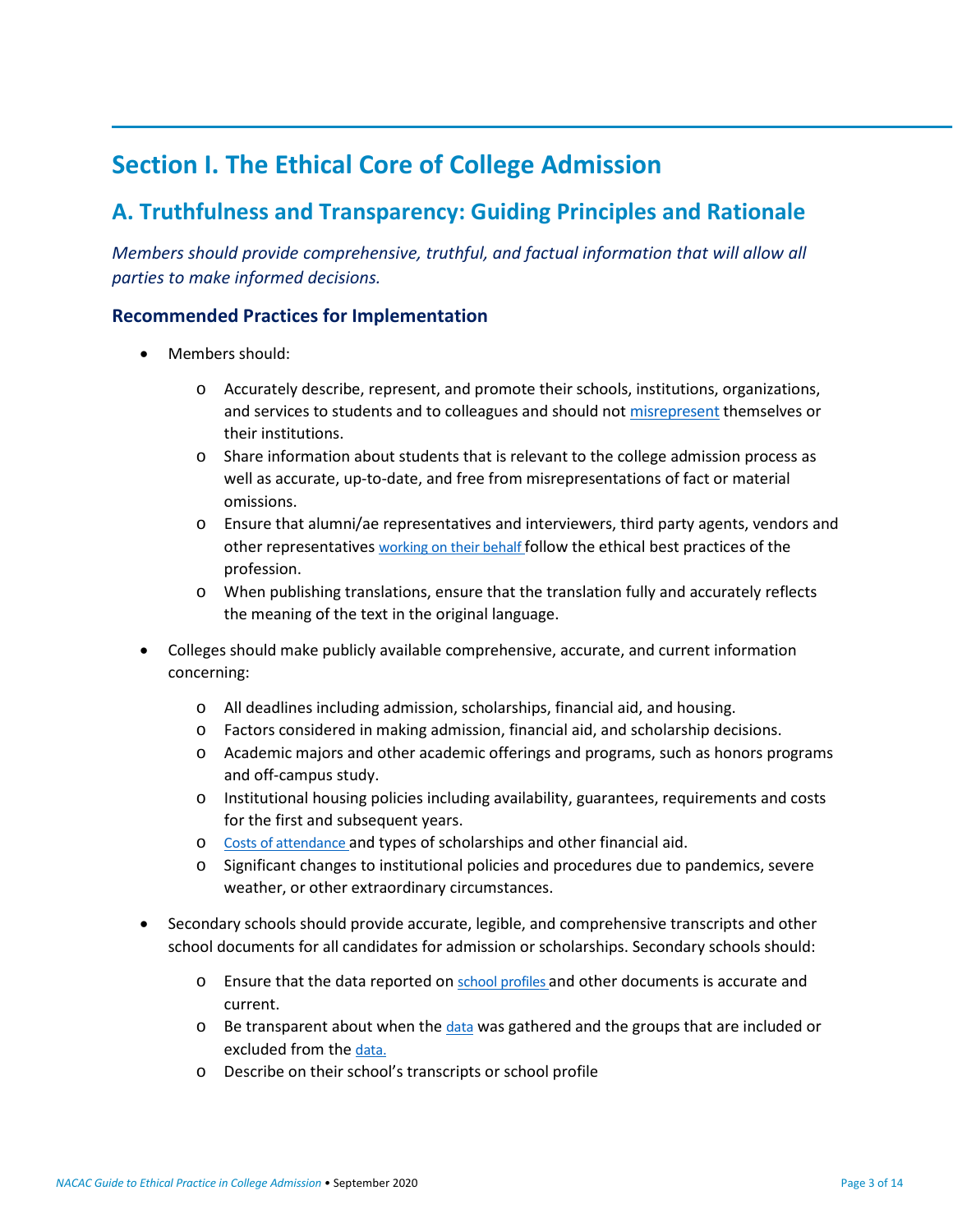- Grading scale or any other method of representing student progress.
- **Grade distribution.**
- Policies on weighting courses.
- Policies on repeated courses.
- **Policies on reporting and calculating GPA.**
- [Policies for reporting disciplinary infractions](https://www2.ed.gov/policy/gen/guid/school-discipline/index.html)<sup>[1](#page-4-0)</sup>

## **B. Professional Conduct: Guiding Principles and Rationale**

*Advocating for students' best interest in the admission process is the primary ethical concern of our members. This requires that students receive college admission counseling they can trust. Conflicts of interest, whether real or perceived, and unprofessional conduct undermine that trust. NACAC member institutions, organizations, and agencies should work together in an environment that fosters that trust.*

#### **Recommended Practices for Implementation**

- To provide college admission counseling in the best interest of students, members should:
	- o Provide guidance and information to help students determine their best [academic,](https://www.nacacnet.org/globalassets/documents/advocacy-and-ethics/initiatives/steps/2017latehsstepbystep.pdf) personal, and [financial college](https://www.nacacnet.org/globalassets/documents/advocacy-and-ethics/initiatives/steps/2017latehsstepbystep.pdf) match.
	- o Educate students and families of their ethical responsibilities in the admission process, including counseling students that it is unethical to:
		- Submit false, plagiarized, or fraudulent statements on applications or other documents.
		- Have more than one pending Early Decision application.
		- Maintain an active enrollment deposit or the equivalent at more than one US college.
		- Fail to notify colleges where they have decided to decline their offers of admission.
- To avoid conflict of interest and the [appearance](https://www.nacacnet.org/professional-development/elearning/college-admission-ethics-in-action/) of unethical behavior, members should:
	- o Not be compensated by [commissions,](https://www.nacacnet.org/knowledge-center/professional-standards/compliance-center/incentive-compensation/) bonuses, or other incentive payments, based on the number of students referred, recruited, admitted, or enrolled.
	- o Not offer or accept any reward [orremuneration](https://www.nacacnet.org/professional-development/elearning/college-admission-ethics-in-action/) to influence an admission, housing, scholarship, financial aid, or enrollment decision.
- To maintain a culture of collaboration and collegiality, members should not disseminate inaccurate, misleading or disparaging information about other secondary schools, colleges, organizations, or individual professionals.

<span id="page-4-0"></span><sup>1</sup> See also[: https://sites.ed.gov/underservedyouth/files/2017/01/MS6-Beyond-The-Box-Resource-Guide.pdf,](https://sites.ed.gov/underservedyouth/files/2017/01/MS6-Beyond-The-Box-Resource-Guide.pdf)  <https://www.aacrao.org/signature-initiatives/trending-topics/criminal-history-and-college-admissions>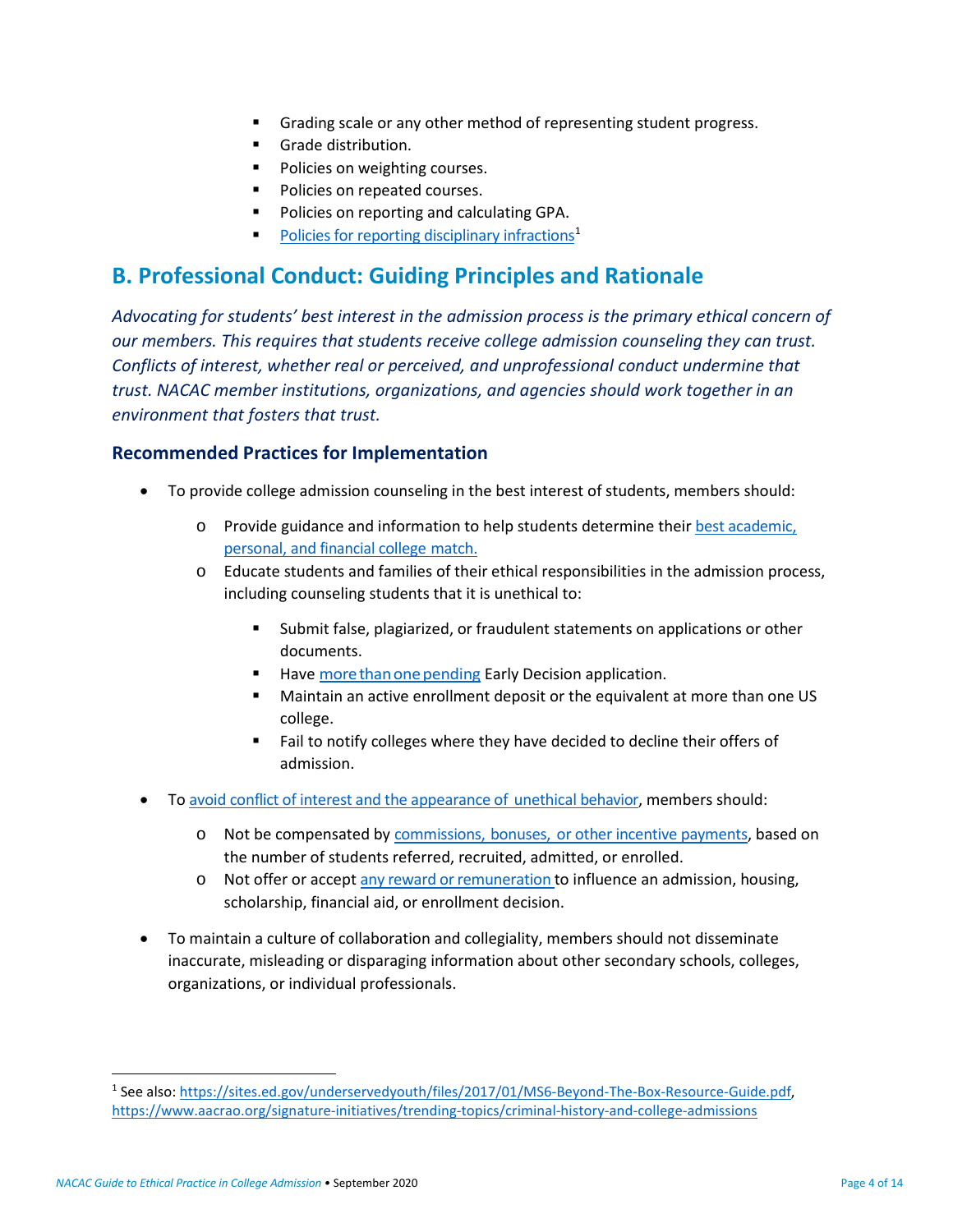# **C. Confidentiality: Guiding Principles and Rationale**

*The college admission and counseling community depends on trust. An important component in building this trust is maintaining confidentiality.*

#### **Recommended Practices for Implementation**

Members should:

- Send and receive information about candidates in confidence and protect the [confidentiality](https://www.nacacnet.org/knowledge-center/professional-standards/compliance-center/ferpa/) of all information that is shared. [2](#page-5-0)
- Adhere to their institution's policies for confidentiality.
- Not divulge an individual student's college application status, admission, enrollment, or financial aid and scholarship offers without express permission from the student.
- Not ask candidates, their counselors, their schools, or others to divulge or rank order their college preferences on applications or other documents.

<span id="page-5-0"></span><sup>2</sup> See also[: https://www.nacacnet.org/professional-development/elearning/college-admission-ethics-in-action/,](https://www.nacacnet.org/professional-development/elearning/college-admission-ethics-in-action/) [https://www.nacacnet.org/knowledge-center/professional-standards/compliance-center/european-union](https://www.nacacnet.org/knowledge-center/professional-standards/compliance-center/european-union-general-data-protection-regulation-guidance/)[general-data-protection-regulation-guidance/](https://www.nacacnet.org/knowledge-center/professional-standards/compliance-center/european-union-general-data-protection-regulation-guidance/)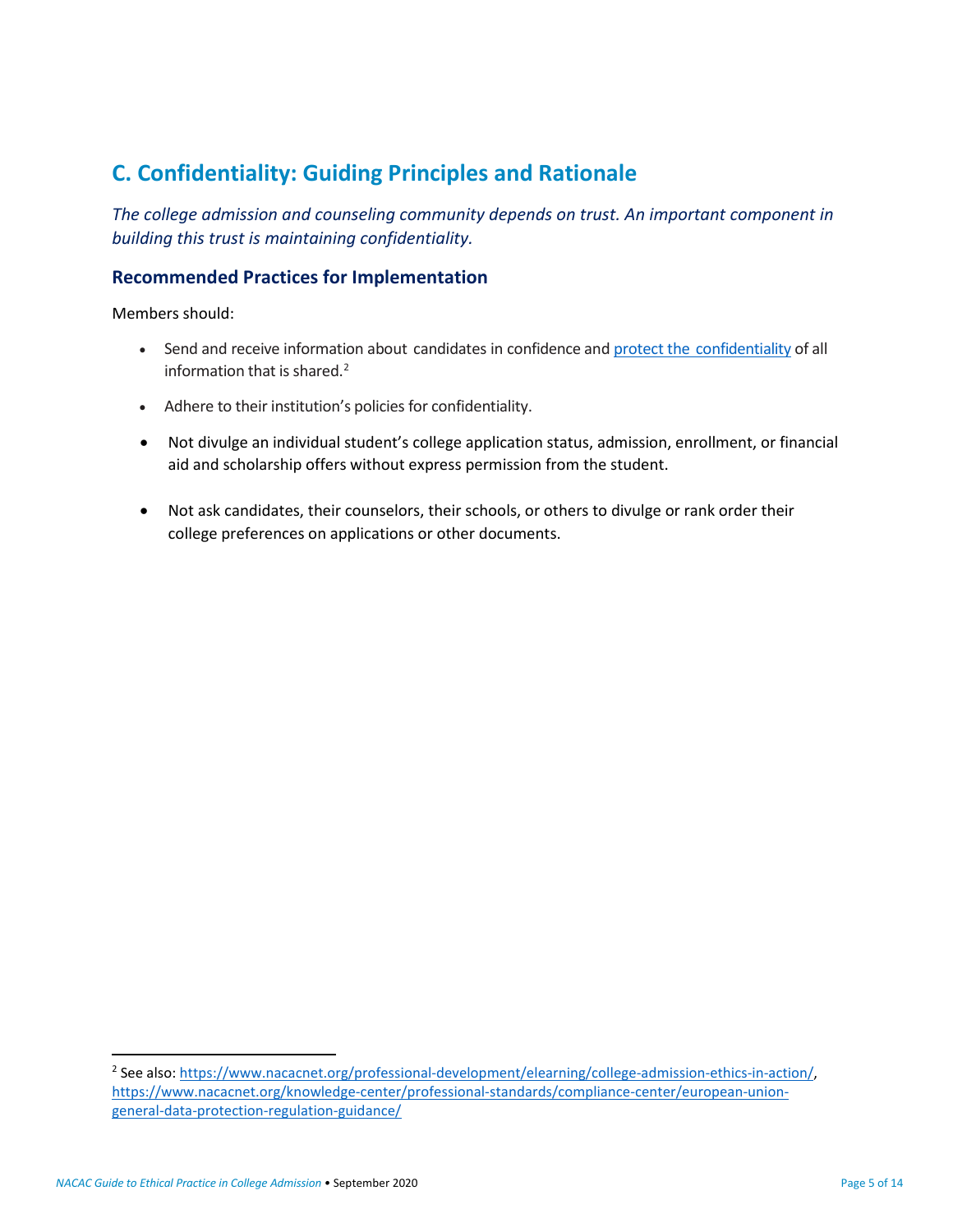# **Section II. The Responsible Practice of College Admission**

# **A. Admission Cycle Dates, Deadlines and Procedures for First-Time Fall Entry Undergraduates**

*NACAC members believe that college choices should be informed, well-considered, and free from coercion. We believe that admission practices should be student-centered and should not be designed to manipulate students into applying to or enrolling at a college or university before they are ready.* 

*Students benefit if they have an organized and developmentally appropriate schedule that allows for a reasonable amount of time to identify their college choices; submit applications for admission, financial aid and scholarships; and decide which offer of admission to accept. Members are encouraged to work with other campus offices such as academic departments, housing and financial aid to create a consistent deadline that does not require students to make a commitment or accept an offer prior to May 1.*

#### **Recommended dates and deadlines**

- Application Deadline: October 15 should be the earliest application deadline colleges set for first-year candidates applying for fall admission.
- National Candidates Reply Date: Colleges should use the widely recognized date of May 1 as the earliest enrollment confirmation deadline. Before being asked to make an enrollment decision and to commit to an institution, students should have time to hear from each school that admitted them and receive notice of
	- o [offers of financial aid and scholarships.](https://www2.ed.gov/policy/highered/guid/aid-offer/index.html)
	- o admission to honors and other special programs.
	- o availability of housing.
- Members are encouraged to work with other campus offices such as academic departments, housing and financial aid to create a consistent deadline that does not require students to make a commitment or accept an offer prior to May 1.
	- o Binding Early Decision plans and recipients of athletic scholarships are recognized exceptions to this recommendation.
	- o Offers of admission should state if the deposit is refundable or non-refundable.
- Notification of admission: Member colleges should notify first-year candidates of their fall admission no earlier than after the official completion of their junior year of secondary school or its equivalent.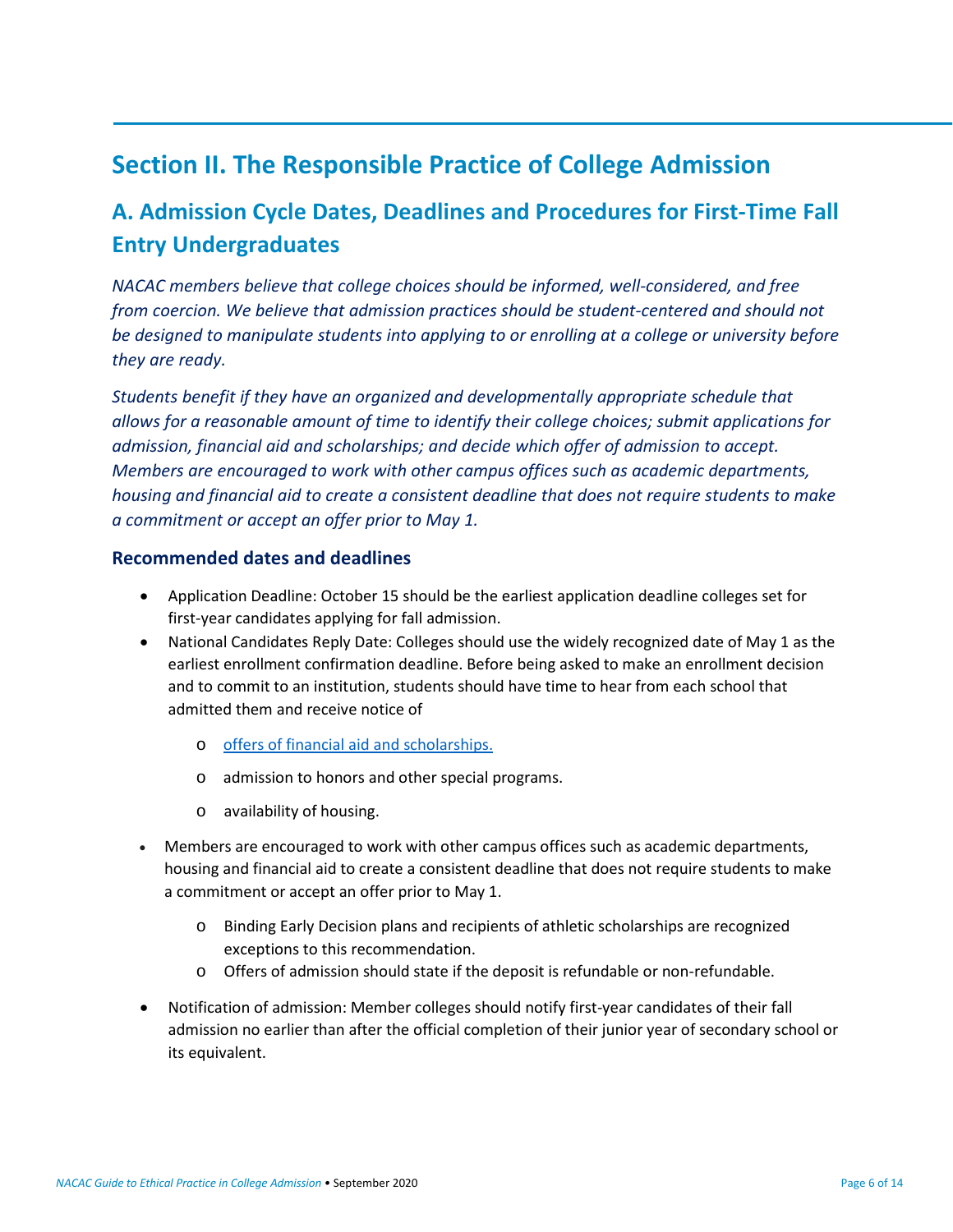- [Notification of scholarship and financial aid offers:](https://ifap.ed.gov/electronic-announcements/04-15-2019-recommendations-what-postsecondary-institutions-should-work) Students should not be required to submit an enrollment confirmation until the institution has notified them of all offers of financial aid and scholarships.
- Wait list notification: August 1 should be the final date for notifying all candidates remaining on the wait list of the final decision regarding fall admission to the institution.

## **B. Wait Lists**

*Wait lists help colleges manage their enrollments and give students who were not initially admitted another opportunity to be considered for admission. By placing a student on the wait*  list, a college does not initially offer or deny admission but extends to the candidate the *possibility of admission should space become available. Timely offers of admission from the wait list serve both institutions and students.*

#### **Recommended Practices for Implementation**

Colleges should:

- Include the historical range in numbers [or percentages](https://www.commondataset.org/) of students offered admission from the wait list and the availability of housing and financial aid with an initial wait list offer.
- Not require a deposit or set a fee for remaining on a wait list.
- Allow students who are offered admission from the waitlist after May 1 at least 48 hours before requiring a verbal or written commitment to enroll.
- Notify students of thei[r financial aid offer](https://www.govinfo.gov/content/pkg/CFR-2019-title34-vol3/xml/CFR-2019-title34-vol3-sec668-165.xml) and availability of housing before requiring a commitment to enroll.
- Notify all wait list candidates of the final decision no later than August 1.

## **C. Transfer Admission**

*Transfer [admission](https://www.nacacnet.org/knowledge-center/transfer/) is complex in ways that make it impractical to suggest common dates and deadlines. To ensure an equitable and transparent process, transfer candidates should not be asked to make a commitment to enroll until they are able to review all relevant information including financial aid awards and estimates of how credits earned at previous institutions will transfer and apply toward a degree at the receiving institution.*

#### **Recommended Practices for Implementation**

Colleges should:

- State their deadlines for applying for transfer admission, financial aid, scholarships, and housing.
- Make good faith efforts to be flexible in enforcing commitment deadlines.
- Be transparent in publishing their admission requirements for transfer candidates, including restrictions or limitations regarding specific majors or programs.
- Publish up-to-date lists of the institutions with which they have articulated transfer [agreements,](https://www.aacrao.org/docs/default-source/signature-initiative-docs/trending-topic-docs/transfer/aacrao-articulation-agreement-final_aacraocover.pdf) including which courses and credits transfer and the minimum course grade that is acceptable for transfer.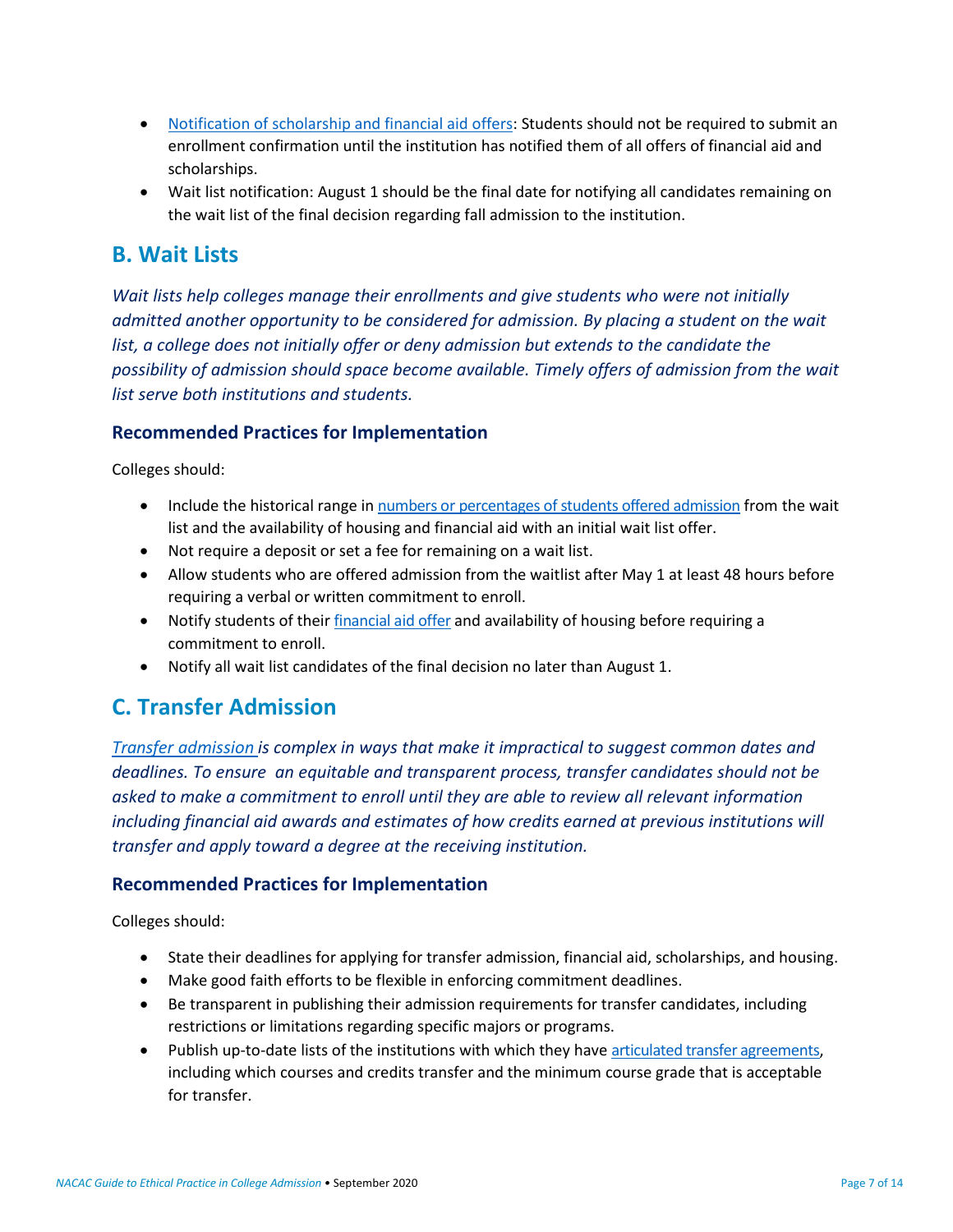- Before requiring an enrollment confirmation, colleges should:
	- $\circ$  Provide an evaluation of their prior college-level credits that is a good faith estimate of how those credits will be applied toward their degree requirements.
	- o Provide [a financial aid offer w](https://www2.ed.gov/policy/highered/guid/aid-offer/index.html)hen applicable

## **D. International Admission**

*Institutions outside of the United States employ a variety of application procedures, testing policies and academic calendars: it is important to understand and acknowledge the differences when recommending best practices for NACAC members at institutions outside of the United States. Members outside of the United States should, however, strive to maintain a studentcentered admission process that demonstrates a commitment to the Core Values that NACAC members have agreed should be central to the college admission process.*

#### **Recommended Practices for Implementation**

Colleges outside of the United States should:

- Make publicly available accurate, comprehensive, and current information concerning:
	- o Admission deadlines, including application and enrollment confirmation deadlines.
	- o Admission criteria, including required specialized admission tests.
	- o Academic courses/ programs.
	- o Availability and types of financial assistance.
	- o Availability and types of institutional housing.
- Ensure that all translations of admission materials accurately represent the content of the original language.

Secondary members outside of the United States should:

- Provide accurate, legible, and comprehensive transcripts and other school documents.
- Ensure that the data reported on school profiles and other documents is accurate and current.
- Ensure that, when providing translations, they accurately represent the content of the original language.
- Be transparent about when the data was gathered and the groups that are included or excluded from the data.
- Describe on their school's transcripts or school profile
	- o Grading scale or any other method of representing student progress.
	- o Grade distribution.
	- o Policies on weighting courses.
	- o Policies on repeated courses.
	- o Policy on reporting and calculating GPA.
	- o Policy for reporting disciplinary infractions.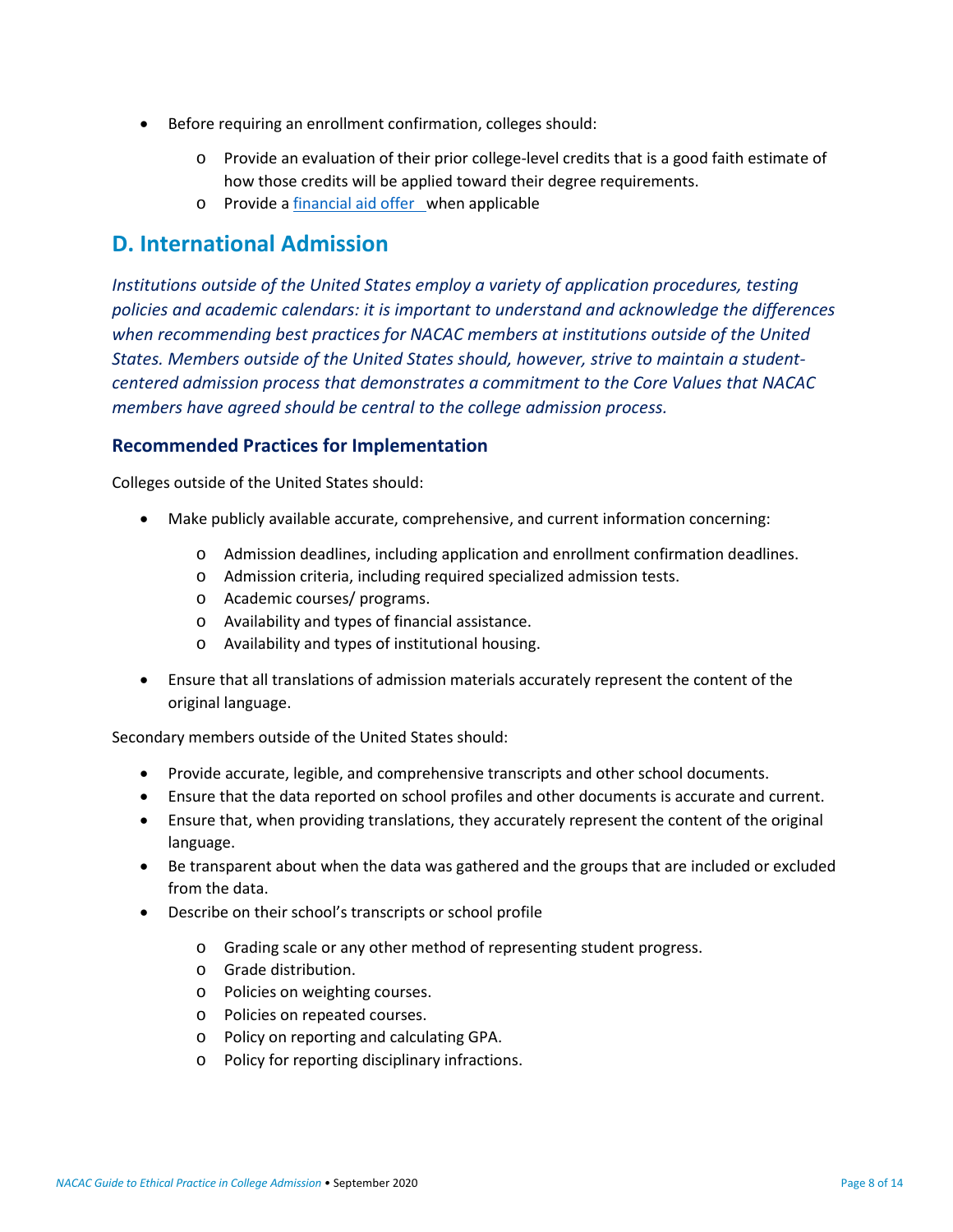### **Use of Agents for Recruiting International Students**

*NACAC member institutions who are enrolling students from outside of the United States should work to ensure that their recruitment practices are consistent, transparent, and serve the best interests of the students. Institutions may choose to use commissioned agents for recruiting students residing outside of the United States who are ineligible for US federal financial aid.* 

*It is understood that, in some countries, students and families rely on agents, acting on behalf of postsecondary institutions, for college counseling services. Institutions both inside and outside the United States may utilize the services of these agents and compensate them based on the number of students enrolling or some other similar metric. NACAC members believe that if institutions choose to contract third-party agents to recruit on their behalf, the institutions should hold these agents to the [same ethical standards as they do their staff members](https://www.nacacnet.org/knowledge-center/international/Commisioned_agent_series/) .* 

#### **Recommendations for Implementation**

Colleges employing agents [should:](https://www.nacacnet.org/knowledge-center/international/Commisioned_agent_series/)

- Disclose that they have employed agents to recruit on their behalf.
- Ensure that commissioned agents are accountable for employing ethical business practices.
- Respond quickly and decisively when responding to reports of misconduct of the agents representing them.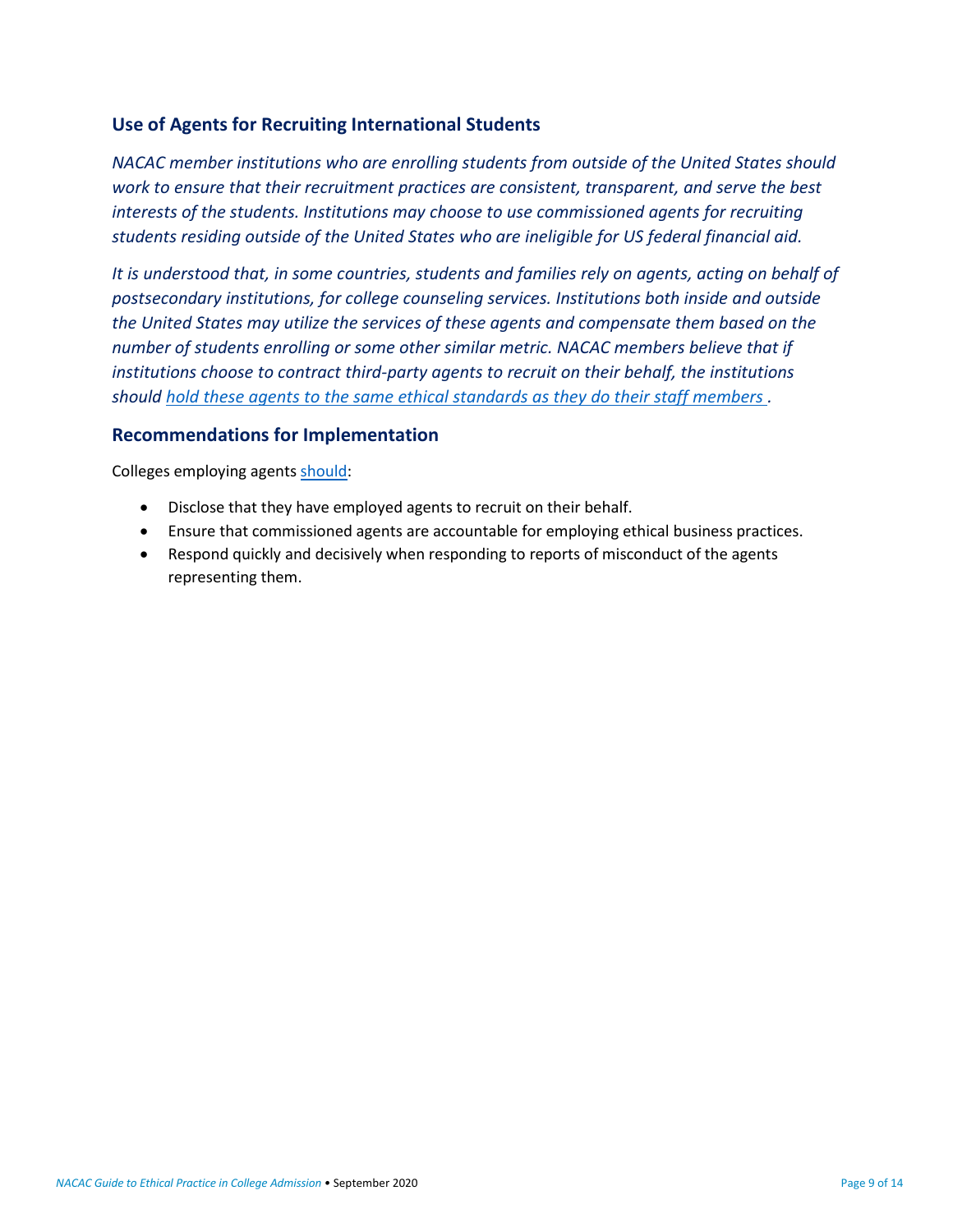# **Section III. Application Plans, Definitions of Procedures, and Glossary**

*NACAC members believe it benefits members and the students they serve when there is clarity and consistency to a process that can be complicated and confusing. To help clarify the process, members are encouraged to use the following definitions for application plans and other admission terms.*

## **A. Application Plans**

### **Non-restrictive application plans**

Colleges allow students filing applications using one of these non-restrictive plans to submit applications to multiple institutions. It is recommended that colleges allow students who are offered enrollment using one of these plans until at least May 1 to confirm their intent to enroll. Colleges should disclose whether admission to their institution or to any of their programs or majors or selection for scholarships is on a first-come, first-served basis.

- **Early Action (EA):** Students apply by an earlier deadline to receive a decision in advance of the college's Regular Decision notification date.
- **Regular Decision (RD):** Students submit their applications by a specified deadline and are notified of a decision within a clearly stated period of time.
- **Rolling Admission (RA):** Students apply at any time after a college begins accepting applications until a final closing date, which may be as late as after the start of the term for which they are applying. Students are notified of a decision as their applications are completed and are reviewed.

### **Restrictive application plans**

Colleges utilizing one of these plans restrict the applications that students can file with other institutions.

• **Early Decision (ED):** Students commit to a first-choice college at the time of application and, if admitted, agree to enroll and withdraw their other college applications. Colleges may offer ED I or II with different deadlines. Students may be required to accept a college's offer of admission and submit a deposit prior to May 1.

Colleges using an Early Decision application should:

- o Not make Early Decision the only application option for admission.
- o Notify candidates of the admission decision within a clearly stated period of time.
- o Respond to an application for financial aid at or near the time of an offer of admission and before a deposit is required.
- o Release applicants from the Early Decision agreement if the candidate is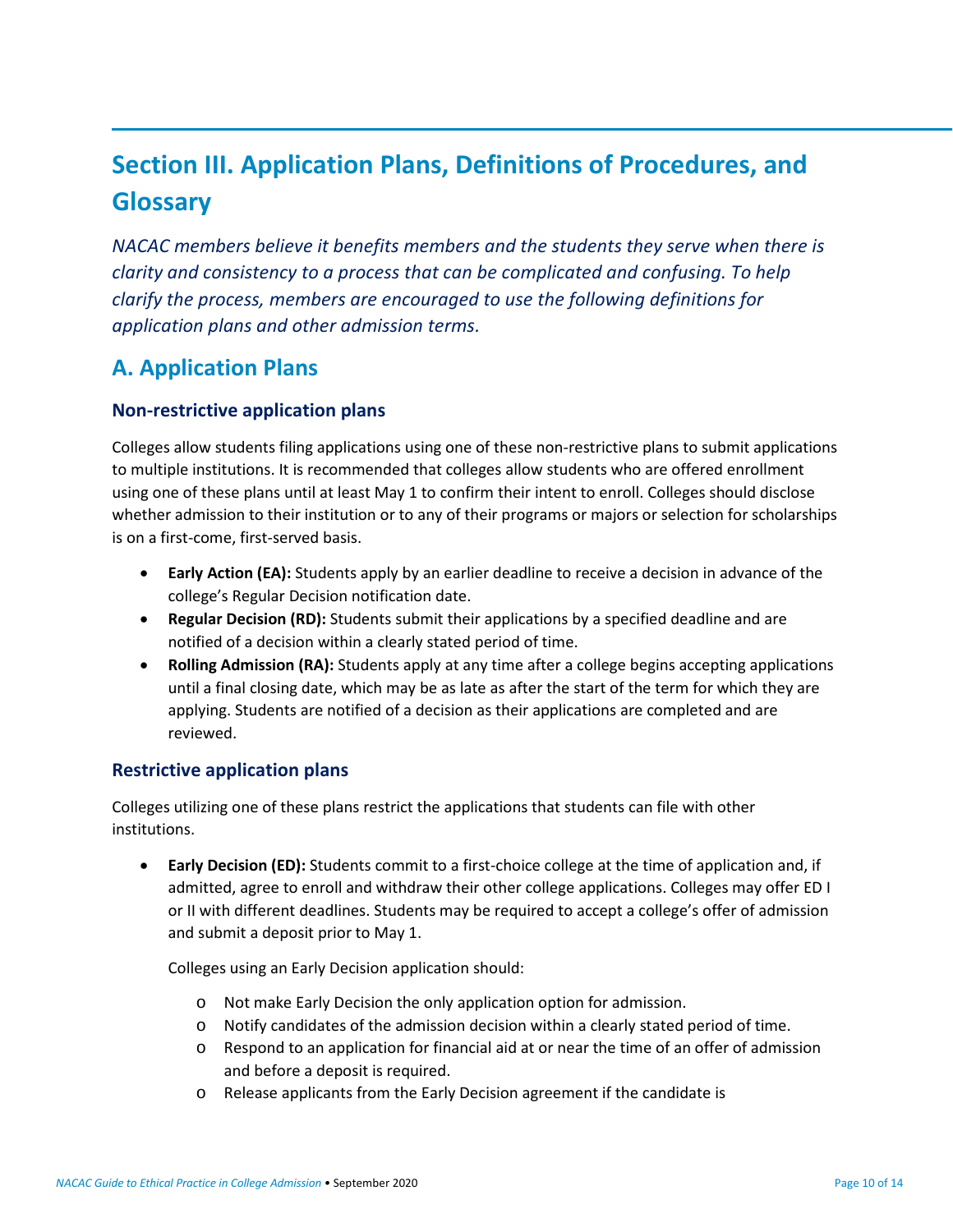- **•** Denied admission.
- **•** Deferred to an admission date other than that stated on the original application.
- Offered a program or major that is different from that stated on the original application.
- o State any admission preferences for specific applicant populations, such as legacies (typically siblings or the offspring of alumni/ae) or recruited athletes.
- o State if admission preferences are available only to Early Decision candidates.
- **Restrictive/Single Choice Early Action (REA):** Students apply to a college of preference and receive an admission decision in advance of the Regular Decision notification date. Colleges place certain restrictions on applying under other early application plans.
	- o Students admitted under Restrictive Early Action should be allowed until May 1 to accept the college's offer of admission or to submit a deposit.
	- o Colleges with Restrictive/Single Choice Early Action should not restrict students from applying under other colleges' Regular or Rolling application plans.
	- o Colleges should clearly articulate their restrictions in their Restrictive/Single Choice Early Action policies and agreements with students.

## **B. Definitions and Glossary**

**Admission counselors:** Admission counselors are professionals employed by or representing colleges. Their work may include some or all the following: advising students about the transition to college; informing students about undergraduate admission requirements, programs, and other offerings and opportunities; reviewing and taking action on applications for admission or scholarships. Admission offices may also be referred to as enrollment management offices and admission professionals may be referred to as enrollment managers or admission officers.

**Applications:** [Applications](https://surveys.nces.ed.gov/ipeds/VisGlossaryAll.aspx) are the medium or tool used by a student to apply to college. Colleges may use their own institution-specific application form; forms that allow students to apply to multiple colleges; or a combination of the two. Some types of applications are directed at specific student populations and may be identified as priority applications, international student applications, visual or performing arts applications, etc.

**Candidates for admission:** Students are considered candidates for admission until they have withdrawn their applications, officially confirmed their intention to enroll (usually by submitting an enrollment deposit), declined their offer of admission, been denied admission, or have had their offer of admission canceled.

**Colleges:** Colleges are two-year or four-year postsecondary institutions that enroll undergraduates and grant degrees. NACAC's *Guide to Ethical Admission Practice in College Admission* follows common usage in the United States where "college" refers to any postsecondary institution that is either a college or a university.

**Commissioned agents:** [Commissioned](https://www.nacacnet.org/knowledge-center/international/Commisioned_agent_series/) agents are individuals or other third-party recruiters, sometimes working within a company or agency, who are contracted and paid by colleges on a per capita basis to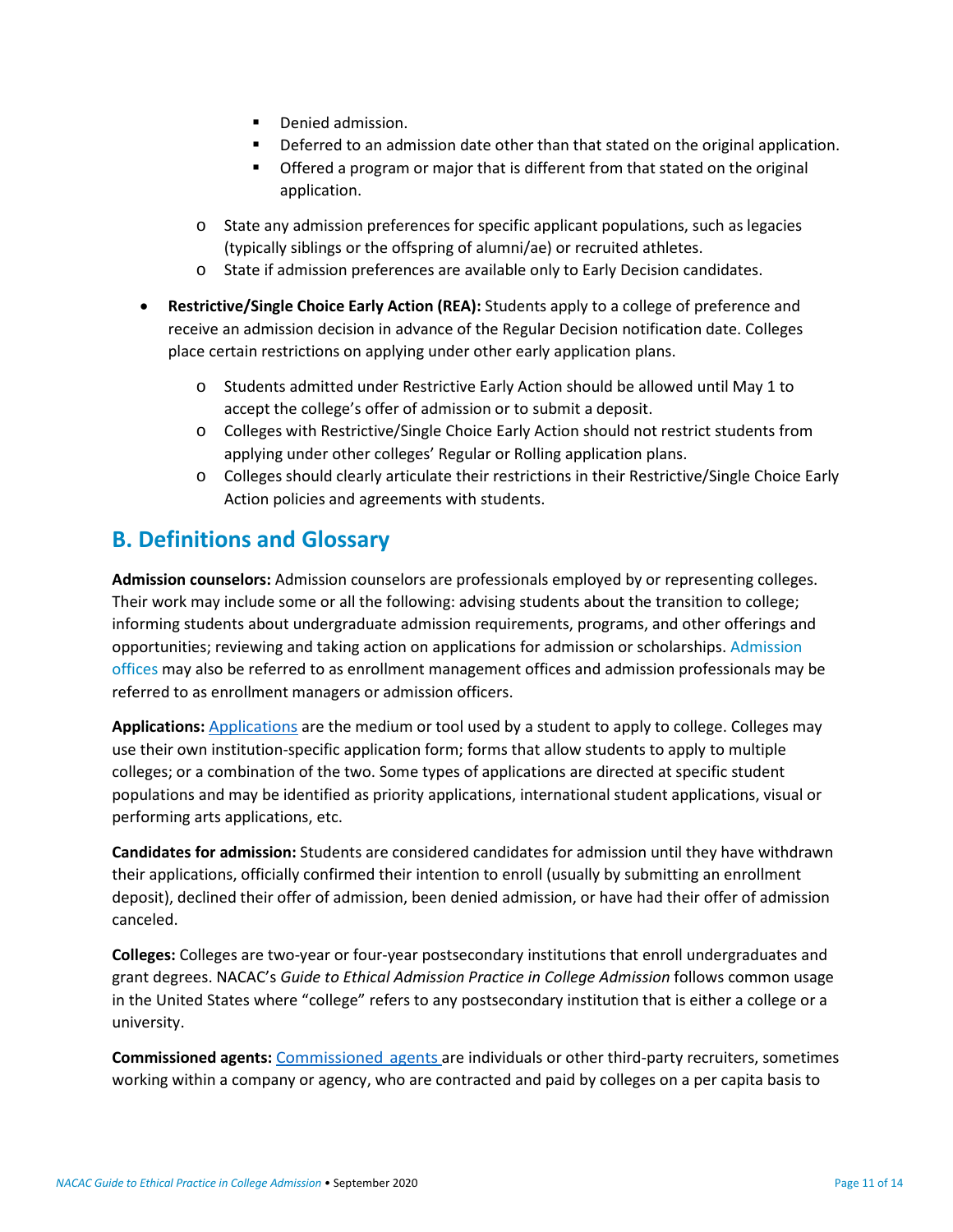recruit students. Agents compensated in this manner may not recruit students who are eligible for financial aid under Title IV of the United States Department of Education.

**Conflict of interest:** A situation that has the potential to [undermine the](https://www.acenet.edu/Documents/Executive-Summary-Higher-Education-Conflict-of-Interest-Guidelines.pdf#search=conflict%20of%20interest) impartiality of a person because of a clash between the person's self-interest and professional interest or public interests. [Conflicts](https://www.nacacnet.org/professional-development/elearning/college-admission-ethics-in-action/) of interest in admission and [counseling](https://www.nacacnet.org/professional-development/elearning/college-admission-ethics-in-action/) may often be prohibited by employers, by professional organizations, by government regulations, and by accreditation agencies.

**Cost of [Attendance](https://studentaid.gov/complete-aid-process/how-calculated#cost-of-attendance) (COA):** As defined by the United States' Department of Education, it is an estimate of the total costs to attend an institution. Most institutions calculate the cost of attendance for one year. The estimate includes tuition and fees; room and board or living expenses for those not living on campus; books, supplies, transportation and other miscellaneous costs. When applicable the cost of attendance may include child-care; costs related to a disability and reasonable costs for eligible study abroad programs.

**Counselors:** Counselors are professionals who advise or counsel students about making the transition from secondary school to college or about transferring from one college to another. The term typically refers to secondary school counselors, independent educational consultants, counselors associated with community-based organizations, and transfer advisers at two-year and four-year colleges.

**Credit evaluation:** The receiving college's review and evaluation of a transfer student's prior academic record is called credit evaluation. The process is used to determine which prior college courses and credits will be applicable to the degree requirements at the receiving institution. The evaluation will include all coursework completed at postsecondary institutions as well as any credits earned through Advanced Placement (AP), International Baccalaureate (IB), Cambridge, and College Level Examination Program (CLEP) exam scores.

**Deadlines and time zones:** When colleges specify deadlines for applications, deposits, or other commitments, the deadlines should refer to the postmarked date if responses are sent by ground/ air delivery. If they are sent electronically, colleges should specify whether the deadline's time zone is the sender's or the time zone of the college.

**Deferred enrollment:** Sometimes known as deferred admission, when the student is enrolling for a term that is later than the one for which the student originally applied for admission. There are two kinds of deferred enrollment:

- Student-requested deferral (commonly referred to as Gap Year): Colleges grant these requests at their discretion and set an enrollment deposit deadline that should not be earlier than the deposit deadline for the term for which the student originally applied for admission. Colleges should clearly state their deferred enrollment policies and may prohibit deferred students from taking college-level classes elsewhere before they enroll.
- College-initiated deferral: The college defers the student, declining to offer admission for the term for which the student applied, but offering admission or "guaranteed transfer admission" for a later term. Colleges may require students to complete college-level credits elsewhere before enrollment. Colleges should allow students to choose whether to earn these credits as degree-seeking or non-degree-seeking students.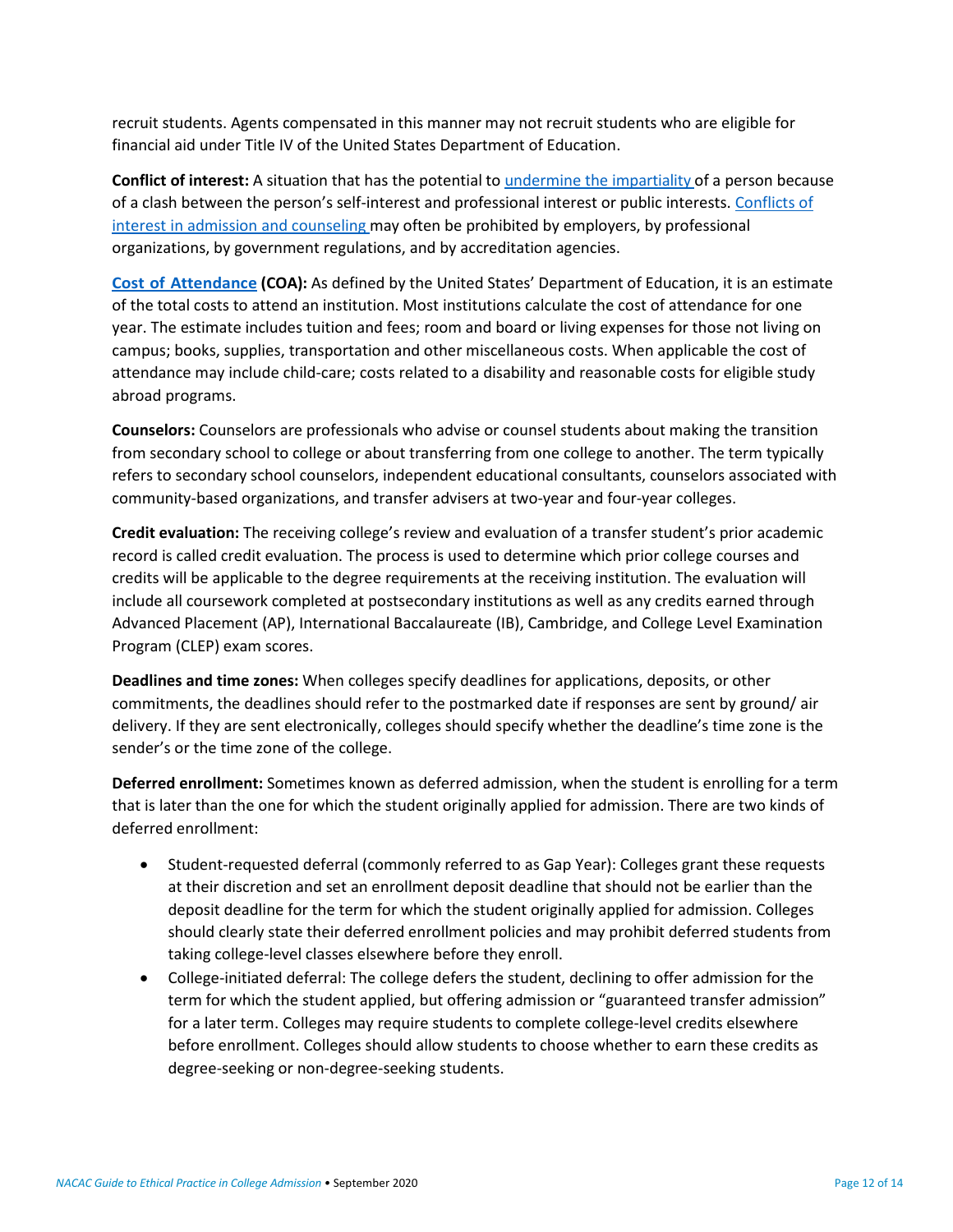**Deposits:** Enrollment deposits are the fees or written commitments that confirm [a student's](https://www.nacacfairs.org/learn/fee-waiver/enrollment-deposit-fee-waiver/) intention to enroll. They may also be referred to as tuition deposits or enrollment fees. Housing deposits are the fees that colleges require to hold a student's place in on-campus housing.

**Expected family contribution (EFC):** As used in the United States i[s defined](https://studentaid.gov/complete-aid-process/how-calculated) as the amount that students and families should able to contribute to the cost of the student's education as determined by the United States' Department of Education after the family submits the Free Application for Federal Student Aid (FAFSA).

**Federal work-study (FWS):** As used in the United States is defined as a **program** that provides Federally subsidized part-time employment, usually on campus, to help cover the cost of attendance.

**First-year students:** Students who apply as first-time [undergraduate](https://surveys.nces.ed.gov/ipeds/VisGlossaryAll.aspx) matriculants are known as firstyear students. These students typically have no previous college experience since graduating from high school.

**Guaranteed transfer program:** In the United States, the term is used in two ways:

- Statewide programs that ensure that community college students who earn an Associates degree will be automatically eligible to transfer to four-year institutions
- Programs where a college declines to admit an applicant as a first-year student, but guarantees admission as a transfer student for a subsequent term so long as the candidate completes college-level courses elsewhere and meets certain other requirements (see Deferred Admission)

**Independent educational consultants:** Independent educational consultants or counselors are [professionals](https://www.iecaonline.com/) working on a fee for service basis who provide services exclusively to students and families in the college selection and application process.<sup>[3](#page-13-0)</sup>

**Legacies:** Legacies are applicants who have a relative (usually a parent or sibling) who is either a current student at the college or a graduate.

**NACAC members:** Members are individuals, institutions, groups, or organizations who have joined NACAC.

**Nontraditional undergraduate students:** Nontraditional students are individuals who do not fall within the profile of a dependent student aged 18–24. Nontraditional students may include those who do not attend college immediately after secondary school or who return after a prolonged absence, parents of dependent children, and those who are married.

**Offers of admission:** Official offers of admission may be transmitted by mail, electronically, or on official websites.

**Priority application:** Priority application is an application created for specific populations of students applying for general admission; specific programs or majors or scholarships.

<span id="page-13-0"></span><sup>3</sup> See also<https://hecaonline.org/>